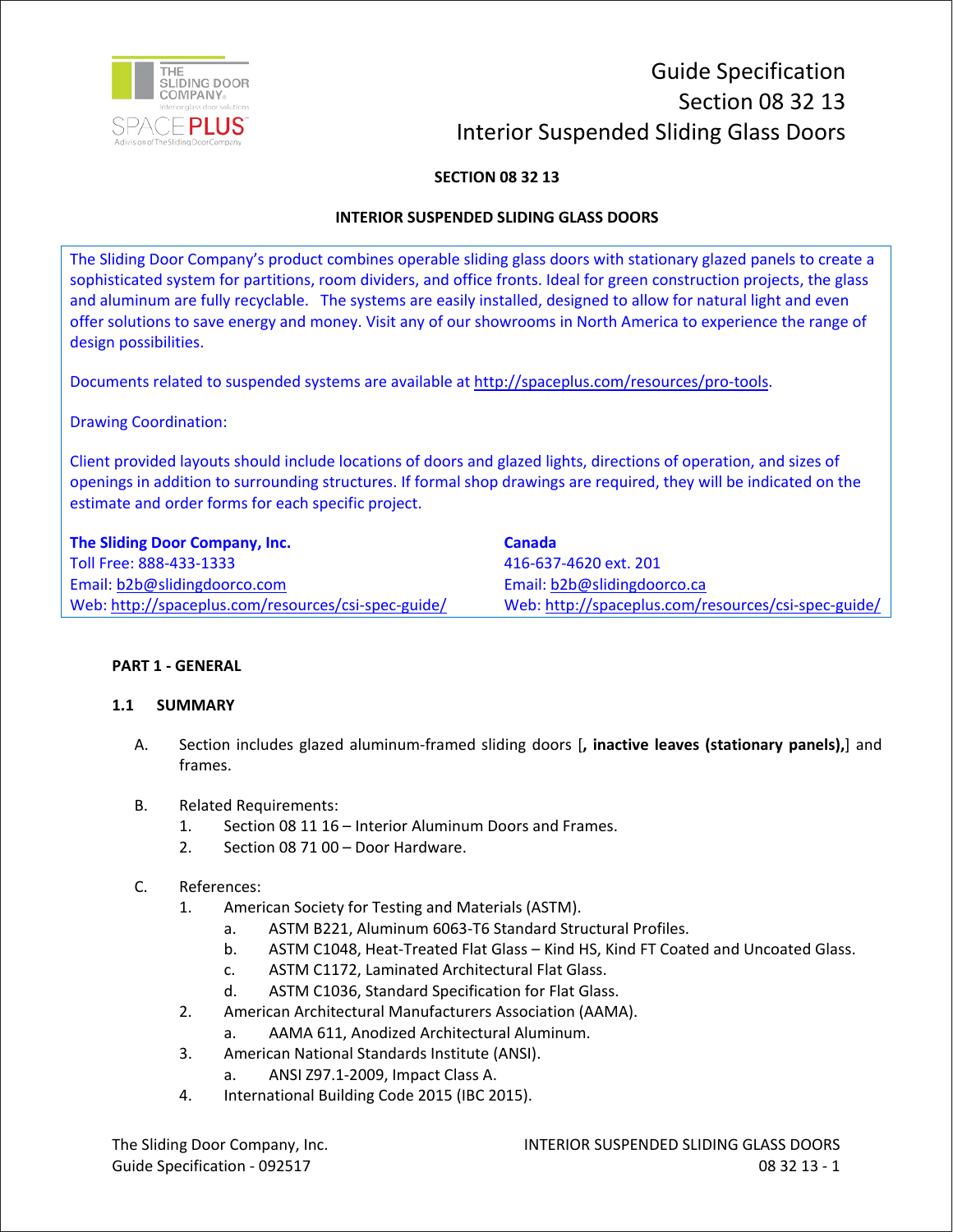- 5. U.S. Consumer Product Safety Commission (CPSC).
	- a. CPSC 16 CFR 1201, Category II, Safety Standard for Architectural Glazing Materials.
- 6. American Society of Civil Engineers (ASCE).
	- a. ASCE 7-10, Wind Provisions and Effects on Wood Design and Construction

# **1.2 ADMINISTRATIVE REQUIREMENTS**

- A. Field-verify dimensions and clearances for openings scheduled to receive Work of this Section.
- B. Scheduling:
	- 1. Ordering and Delivery: Order products with sufficient lead time to avoid delays in project schedule.
	- 2. Installation: To extent practical, install Work after surrounding finish work is complete. (Last trade in)

## **1.3 ACTION SUBMITTALS**

- A. Product Data: Include fabrication details, aluminum finishes, glass types, installation and operating instructions for each type of sliding door.
- B. Shop Drawings (If requested by the client, for a fee):
	- 1. Include plans, elevations, details, hardware, operational clearances and accessories. [**Include keying schedule for locksets.**]
	- 2. Delegated Design Submittals: A continuous structural wood header is required and provided by client. For installations beyond or outside the limitations, provide drawings and calculations signed by an engineer, indicating components and connections, demonstrating compliance with applicable regulations.
- C. Samples for Verification:
	- 1. Extrusions: Approximately 8 inches long, showing finish.
	- 2. Glass: Approximately 3 inches square.
- D. Warranty: Submit sample of manufacturer's standard warranty.

# **1.4 CLOSEOUT SUBMITTALS**

- A. Operation and maintenance data (If frosted glass is selected, please see specific cleaning details). Include Frosted Glass Warning.
- B. Executed warranty.

## **1.5 QUALITY ASSURANCE**

- A. Installer: [**Approved by manufacturer or client provided installation company.**]<**Insert experience requirements.**> Retain paragraph below if required for projects with installations that are not attached to ceilings or other structure above. Coordinate with Action Submittal requirement for delegated design shop drawing submittal.
- B. Non-TSDC Installers: Client provided installers/Licensed in project jurisdiction.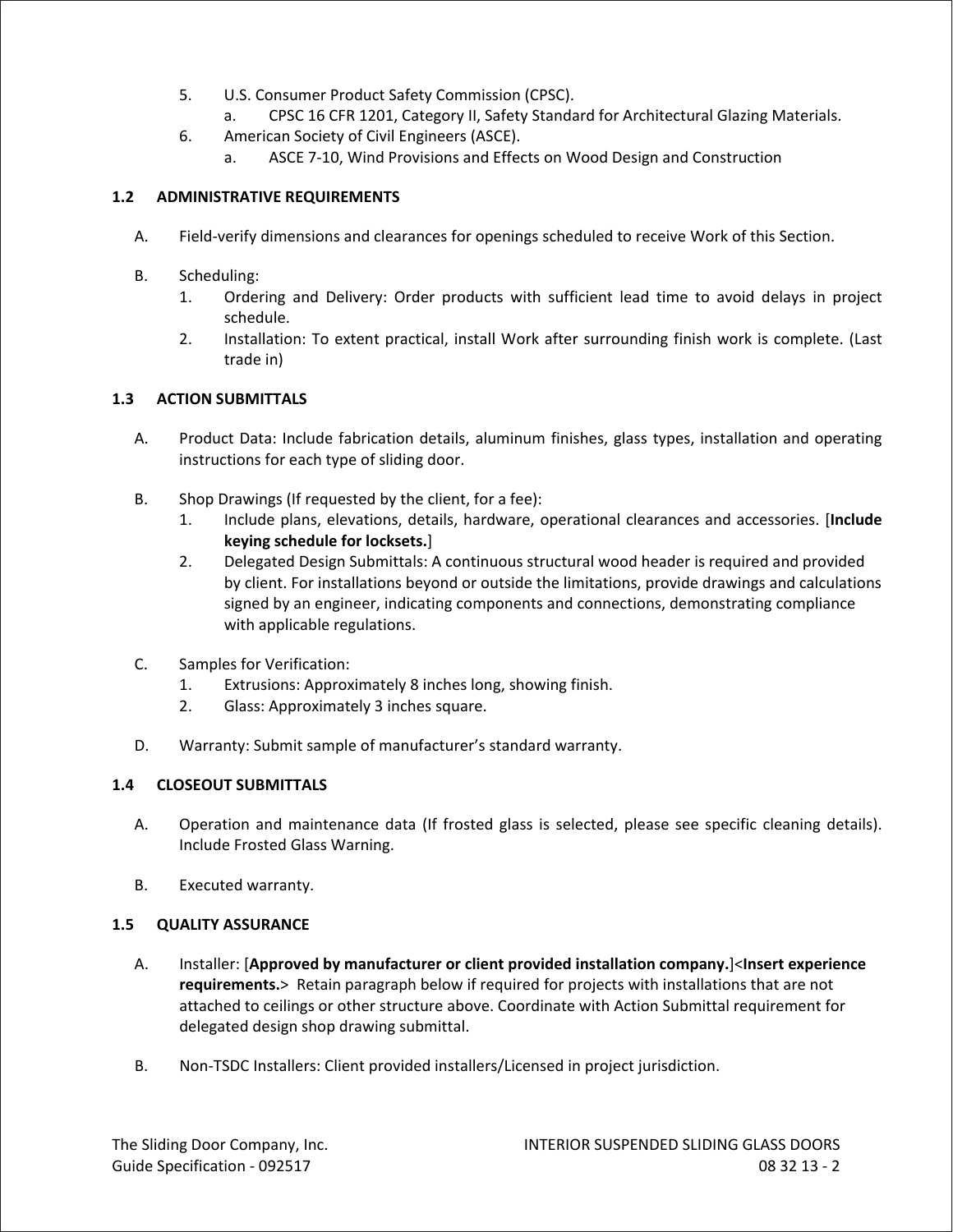#### **1.6 DELIVERY, STORAGE, AND HANDLING**

- A. Delivery: Deliver products after space is enclosed and wet work is complete.
- B. Acceptance: Inspect packaging and report noticeable damage to manufacturer within 48 hours of receiving.
- C. Storage: Store in original packaging, up to ten degrees from vertical, on level floor surface.
- D. Handling: Handle in accordance with manufacturer's installation instructions and to prevent damage.

#### **1.7 WARRANTY**

A. See separate warranty document.

#### **PART 2 - PRODUCTS**

#### **2.1 MANUFACTURER**

- A. Manufacturer: **The Sliding Door Company, Inc**. 20235 Bahama St., Chatsworth, CA 91311 Toll Free: 888-433-1333; Email: b2b@slidingdoorco.com Web: www.slidingdoorco.com
- B. The Sliding Door Company owns factory to field and can provide the full solution. (Providing complete system from single manufacturer.)
- C. Substitutions:
	- 1. Substitutions will not be considered.
	- 2. Substitutions will be considered according to [**Instructions to Bidders.**][**Division 01 Requirements.]**

#### **2.2 COMPONENTS**

- A. Framing, General:
	- 1. Material: Aluminum extrusions, 6063 alloy.
	- 2. Finish:
		- a. [**Clear Anodized Aluminum: AAMA 611, Class II.**]
		- b. [**Powder Coating: [White][Black][Charcoal].**]
		- c. [**Simulated Wood (heat treated): [Wenge][Walnut]pattern.**]
- B. Columns: [**2 by 4 inches**][**4 by 4 inches**][**Size shown on Drawings**], 0.100 inch minimum thickness.
- C. Top Tracks: 0.195 inch minimum thickness, with number of channels required for door operation indicated.
- D. Bottom Wheel Guide:
	- 1. Steel, 0.117 inch minimum metal thickness.
	- 2. Installation: [**Surface-mounted.][Wall-mounted.]**
	- 3. Finish: **[Silver Powder Coated Steel.]**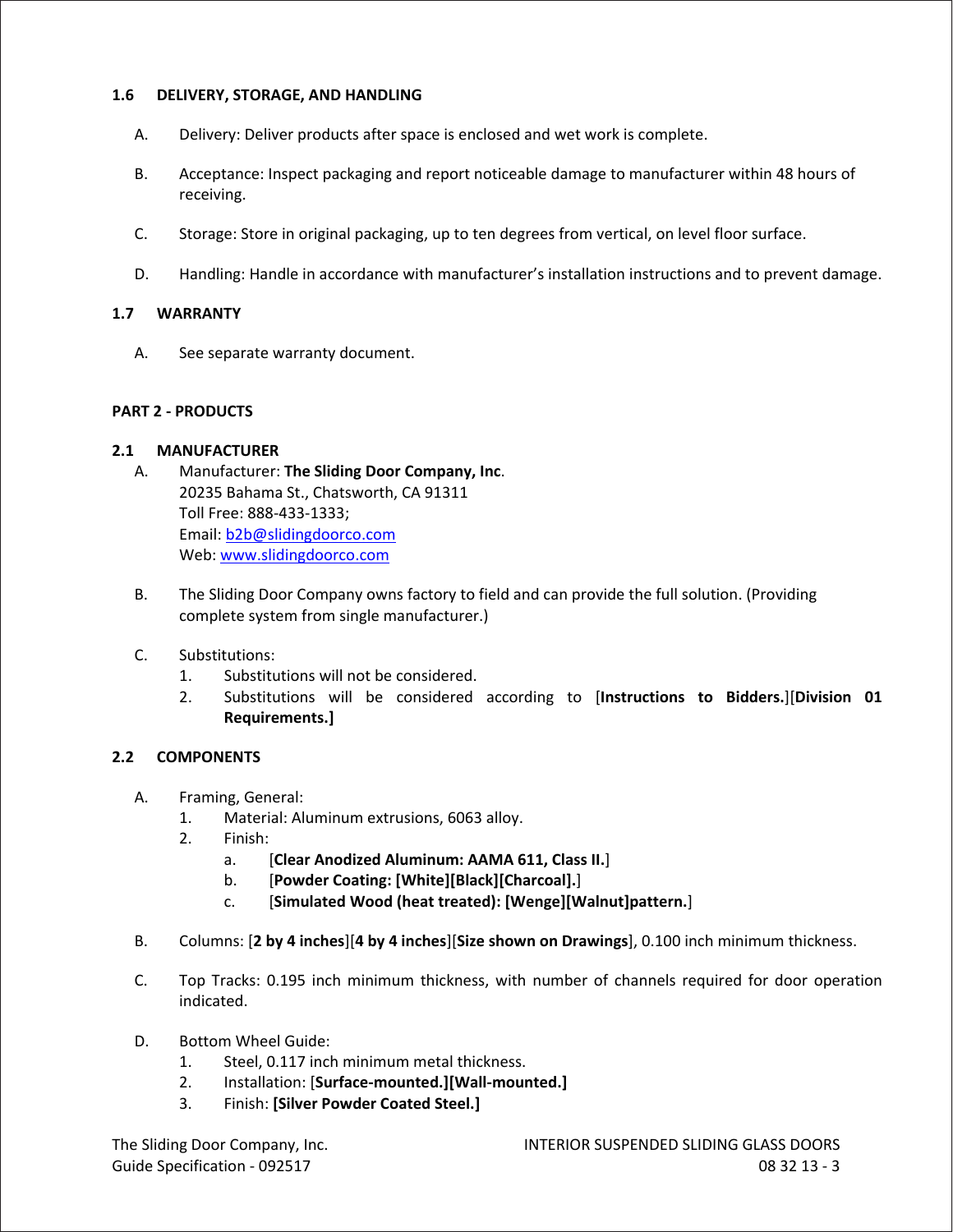- E. Doors:
	- 1. Stiles and Rails:
		- a. [**2.5 inch wide, 0.051 inch minimum thickness.**]
	- 2. Mullions:
		- a. Built-In Mullions: [**1.5 inch**][**3 inch**] wide.
			- 1) For use with Laminated Glass, we highly recommend a maximum of one Built-In mullion per panel.
		- b. Surface Applied Mullions: [**1.5 inch**][**3 inch**]wide.
- F. Glass: Category II Safety Glazing per CPSC 16 CFR 1201.
	- 1. Monolithic Clear Tempered Glass: 5 mm thick, ASTM C1048, Kind FT.
		- a. [**Back Painting: [None][Milky][Deluxe Milky][Black].**]
		- b. Glazing Patterns:
			- **1) Frosted: Sandblasted and etched back.**
			- **2) Frosted and Clear "Combo": Partially sandblast and etch glass [to specified height above finished floor.][as shown on Drawings.]<Other Description]**
			- **3) Linen: Cast back. Smoked (Clear, Frosted, Milky)**
	- 2. Laminated Glass: ASTM C1172, 7 mm thick with **[White][Opaque][Clear]** interlayer.
	- 3. Mirror: **[Clear][Smoked]** annealed mirrored glass, ASTM C1036, with safety film backing.

# **2.3 HARDWARE**

- A. Handles:
	- 1. Standard Handle (Brushed Silver Aluminum) **[Single][Double]** .
	- 2. Round Designer Handle (Stainless Steel) **[Single][Double], [9" ht][12" ht][14"ht] x [5/8" Dia] [3/4" Dia]** .
	- 3. Square Designer Handle (Stainless Steel) **[Single][Double], [8" ht][10" ht][12" ht]** .
	- 4. Extended Designer Handle (Brushed Silver Aluminum) **[Single][Double], [9" ht][11" ht]**
	- 5. Double Extended Square Designer Handle (Stainless Steel).
	- 6. Indent Handle II (Brushed Silver Aluminum).
	- 7. Indent Handle (Brown, Brushed Silver Aluminum).
	- 8. Flush Handle (Brushed Silver Aluminum).
	- 9. Flush Double Indent Handle Blank Canopy (Brushed Silver Aluminum).
	- 10. Edge Pull (Brushed Silver Aluminum).
- B. Upper Roller Carriages: Vinyl rollers with steel bearings.
- C. Bottom Wheel Carriages: Vinyl rollers with steel bearings.
- D. Locks and Latches:
	- 1. Flush Double Indent Handle ADA with Blank Canopy and Safety Hole (Stainless Steel)
	- 2. Flush Double Indent Handle ADA with Key Lock (Stainless Steel)
	- 3. Flush Latch ADA with Safety Hole (Stainless Steel)
	- 4. Flush Latch ADA with Key Lock (Stainless Steel)
	- 5. Sliding Hook Latch ADA (Stainless Steel)
	- 6. Provide [**two**]<**Other number**> keys per lockset, labeled to indicate door. [**Key locksets alike.**][**Key locksets uniquely** [**and provide** [**two**]<**Other number**> **masterkeys**]**.**]
- E. Door Stop: For head, as indicated in Shop Drawings.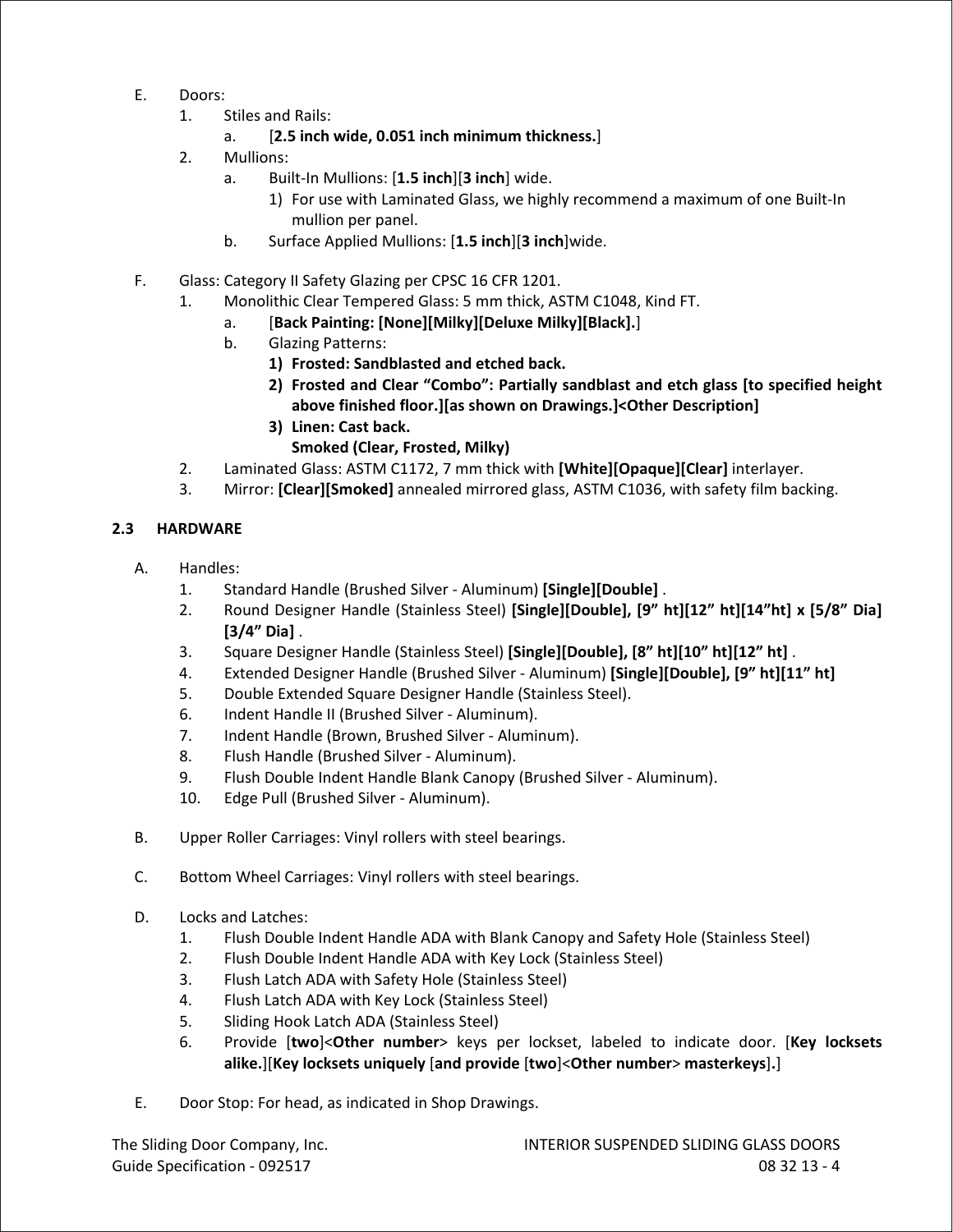## **2.4 FABRICATION AND ASSEMBLY**

- A. Door Design:
	- 1. [**Solo: Single light.**]
	- 2. [**Trio: Divided horizontally into three lights.**]
	- 3. [**Quattro: Divided horizontally into four lights.**]
	- 4. [**Pentagon: Divided horizontally into five lights.**]
	- 5. [**Duo-T: Large center light with pairs of lights above and below.**]
	- 6. [**Continental: Grid, four lights high by two lights wide.**]
- B. Factory Assembly: Fabricate frame components and doors to finished sizes in factory [**, except provide field splicing at locations indicated in Shop Drawings to accommodate handling and access limitations**].

## **2.5 ACCESSORIES**

- A. Silicone Adhesive (provided by client): Clear, construction grade silicone adhesive.
- B. Fasteners: As indicated in Shop Drawings.

#### **PART 3 - EXECUTION**

#### **3.1 EXAMINATION**

A. Verify that openings are level and acceptable for installation of Work of this Section.

#### **3.2 INSTALLATION**

A. Install systems according to Shop Drawings and manufacturer's installation instructions.

#### **3.3 ADJUSTING, CLEANING AND PROTECTION**

- A. Adjust doors for smooth operation.
- B. Comply with manufacturer's written recommendations for cleaning and maintenance.
- C. Clean aluminum and glass surfaces immediately after installing sliding doors.
- D. Protect surfaces from impact and from contact with contaminating substances resulting from other construction operations. Typically this product is last trade in.
- E. Clean immediately before Substantial Completion.

#### **3.4 CLOSEOUT REQUIREMENTS**

- A. [**Deliver keys as specified in Section 08 71 00 – Door Hardware.**][**Deliver keys directly to Owner.**] (Only applicable if keys/locks are included in the project.)
- B. Deliver executed Warranty.